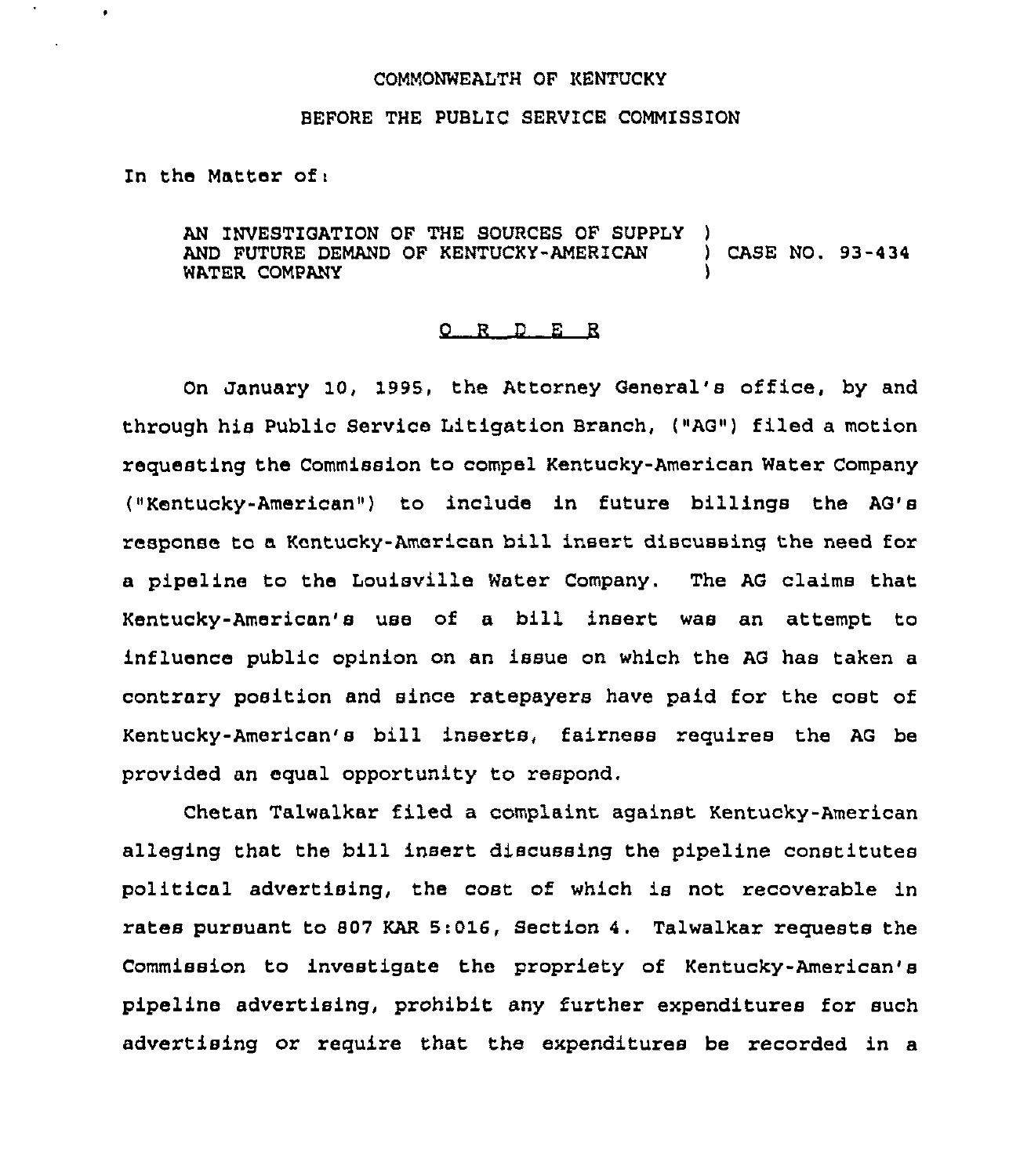separate account pending investigation, and impose punitive measures to discourage similar violations in the future.

 $\ddot{\phantom{0}}$ 

The Commission, having considered the motion to compel and the complaint, the responses thereto, and being sufficiently advised, hereby finds that Kentucky-American has an absolute right under the first amendment to the United States Constitution to express its opinions on the pipeline issue to its ratepayers and the public. Further, courts have held that it is <sup>a</sup> violation of <sup>a</sup> utility's right to free speech to be compelled to distribute a bill insert expressing views and opinions of others. See Pacific Gas and Electric Comoanv v. Public Utilities Commission of Cali fornia, 475 U.S. 1, 89 L.Ed.2d 1 (1986).

The Commission agrees that expenditures for advertising to promote the pipeline constitute political advertising that cannot be charged to ratepayers. However, there has been no showing that such expenditures are included in existing rates and the timing of the advertising demonstrates otherwise. The expenditures occurred after Kentucky-American filed its last rate case on June 29, 1994.<sup>1</sup> The AG, Talwalkar and all other parties entered into a stipulation and settlement of that rate case and any advertising not chargeable to ratepayers was presumably considered during their negotiations. However, to ensure that expenditures on political advertising are not included in future rates, Kentucky-American should isolate such

 $\mathbf{1}$ Case No. 94-197, Notice of Adjustment of the Rates of Kentucky-American Water Company.